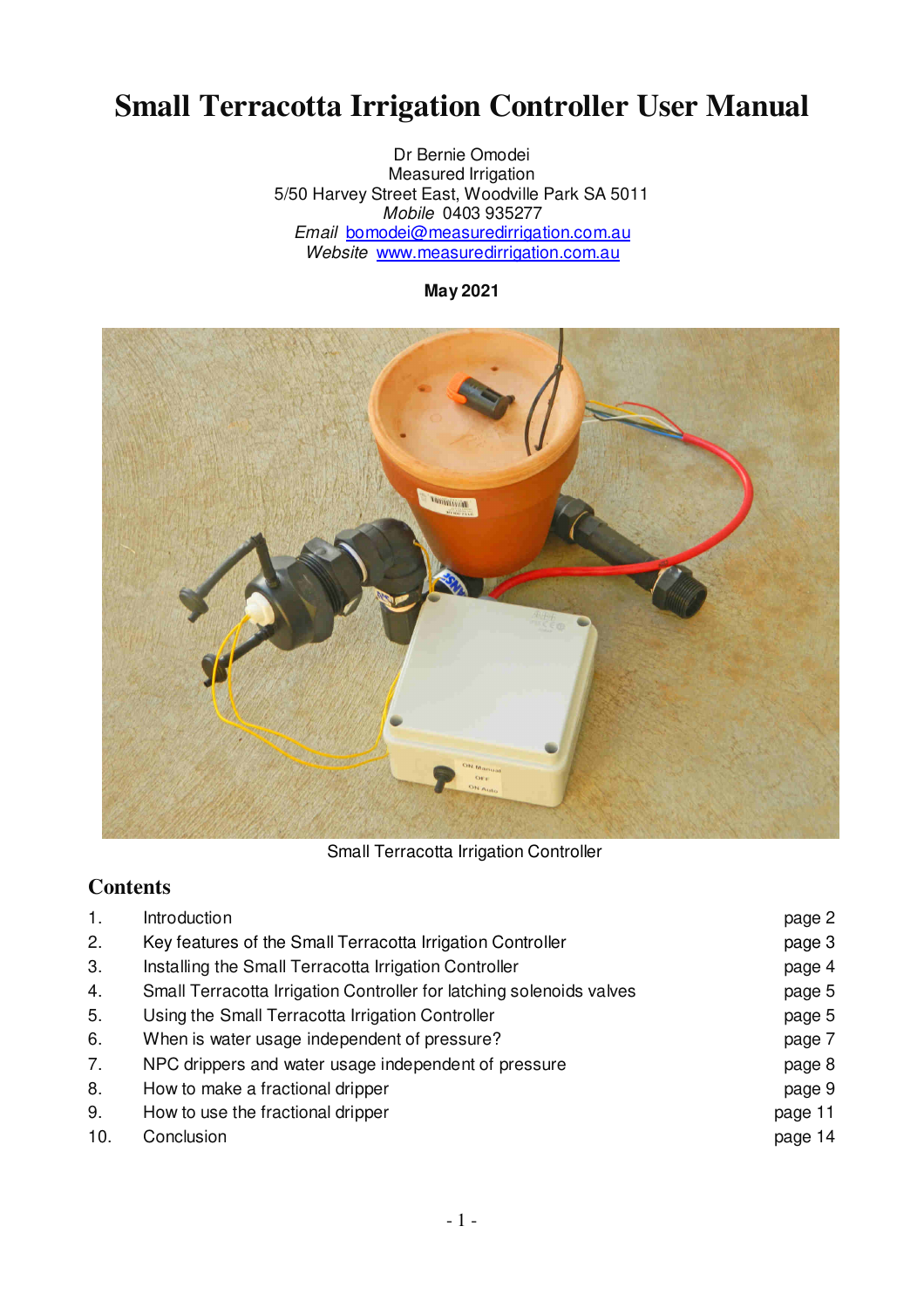## **1. Introduction**

Terracotta is porous and so the water level in the pot falls as water evaporates from the outside surface of the pot. A float inside the pot floats on the water. When the water level reaches the low level, a magnet inside the float activates an unpowered valve so that the valve opens and the irrigation starts automatically. During the irrigation event, an adjustable control dripper drips water into the pot and the water level rises. When the water level reaches the high level, the magnet inside the float disengages from the valve so that the valve closes and the irrigation stops automatically. The adjustable control dripper is used to adjust the water usage to suit the water requirements of the plants. The adjustable float is used to adjust the frequency of irrigation.



Terracotta pot showing float and water level



Float showing the ring magnet at the bottom of the float

Having set the adjustable control dripper, the water usage (litres per week for example) responds to the prevailing on site evaporation and rainfall. The water usage is proportional to the net evaporation rate (evaporation minus rainfall).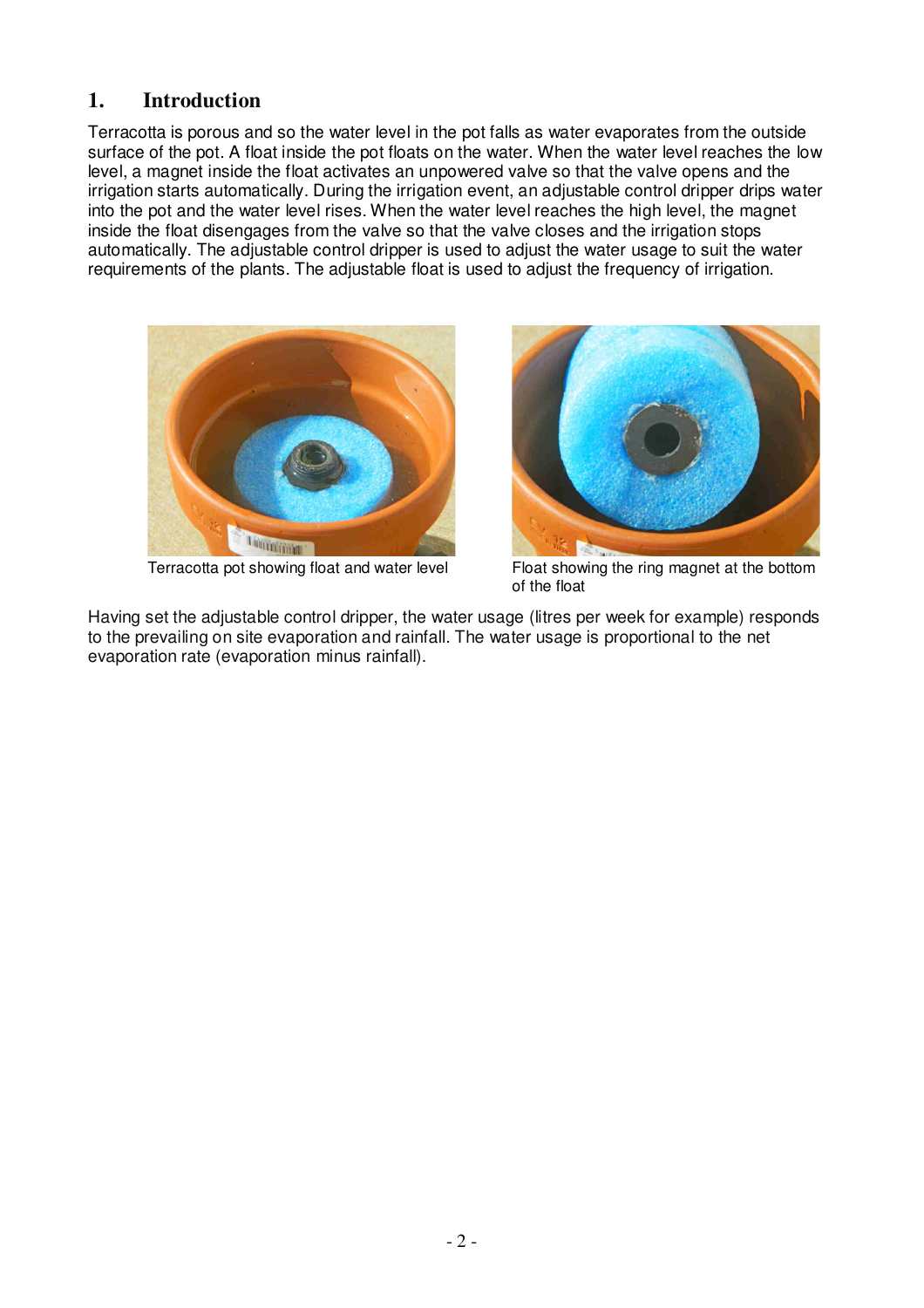## **2. Key features of the Small Terracotta Irrigation Controller**

- 1. Use for any size irrigation application with any size solenoid valve (latching or non-latching)
- 2. The water in the terracotta pot is protected from algae, mosquitoes and thirsty animals
- 3. Completely automatic
- 4. Smart irrigation the irrigation is controlled by the prevailing weather conditions
- 5. The unpowered valve operates in the pressure range 10 kPa to 800 kPa
- 6. Use for both gravity feed and pressurised irrigation
- 7. Use for both sprinkler and drip irrigation
- 8. Use for both PC (pressure compensating) drippers and NPC (non pressure compensating) drippers
- 9. Use for porous hose irrigation (for example, weeper hose or soaker hose)
- 10. Adjust the water usage by adjusting the control dripper
- 11. Adjust the irrigation frequency by adjusting the float to change the volume of water discharged by the control dripper during the irrigation event (between 90 ml and 275 ml)
- 12. Adjusting the water usage does not affect the irrigation frequency, and adjusting the irrigation frequency does not affect the water usage
- 13. The water usage and irrigation frequency are directly proportional to the net evaporation rate (evaporation minus rainfall)
- 14. Responds appropriately when there is an unexpected heat wave
- 15. When it rains, water enters the terracotta pot and delays the start of the next irrigation
- 16. A timer is not required
- 17. If you are using the same drippers throughout the irrigation application including the control dripper, the water usage is independent of the pressure
- 18. You can irrigate directly from a rainwater tank without using a pump
- 19. A light sensor provides the option of irrigating at night time only
- 20. Uses much less water without affecting the yield
- 21. Simple and low tech, therefore fewer things can go wrong
- 22. Provided you have a continuous water supply, you can leave your irrigation application unattended for months on end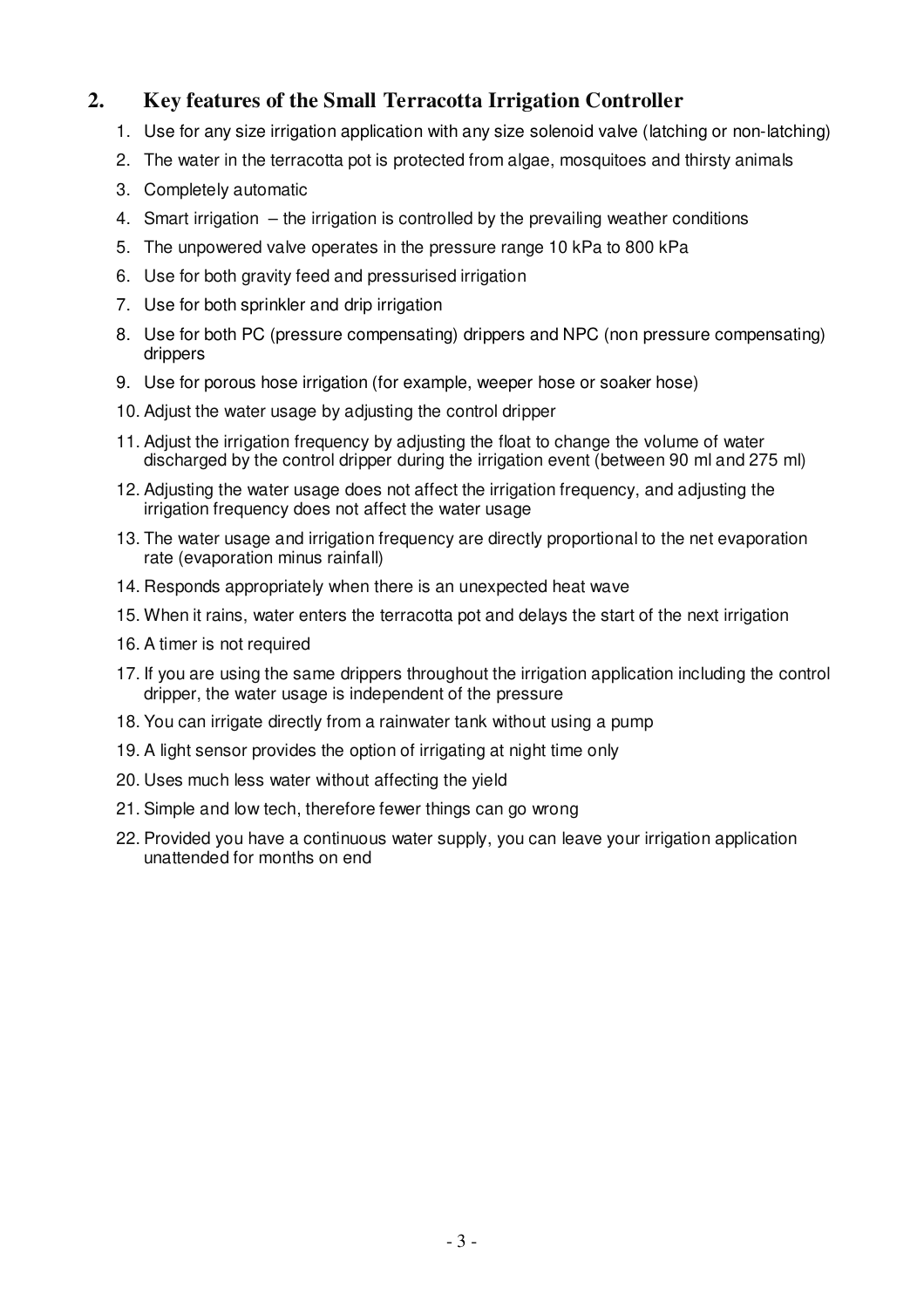## **3. Installing the Small Terracotta Irrigation Controller**

- Step 1. Position the Small Terracotta Irrigation Controller in a suitable location in your garden so that the evaporation at the controller matches the evaporation at your plants.
- Step 2. Connect a water supply to the irrigation controller. The water pressure should be at least 10 kPa during the irrigation event.
- Step 3. Connect the adjustable control dripper to the irrigation zone so that it drips water into the terracotta saucer during the irrigation event. Use a cable tie to secure the adjustable dripper
- Step 4. The control box has 11 colour-coded wires which need to be connected to the various components as follows:





Control box Eleven colour-coded wires connected to the relevant components

Connect the **red** wire to the positive terminal from the 12V DC power supply.

Connect the **black** wire to the negative terminal from the 12V DC power supply.

Connect the **yellow** wire to one of the wires from the float switch.

Connect the **white** wire to the other wire from the float switch.

Connect the **blue** wire to one of the wires from the solenoid valve.

Connect the **green** wire to the other wire from the solenoid valve.

Connect the **brown** wire to the white wire from the light sensor (connected prior to shipment). Connect the **purple** wire to the black wire from the light sensor (connected prior to shipment). Connect the **orange** wire to the red wire from the light sensor (connected prior to shipment).

#### **12V DC power supply for the solenoid valve**

Connect the **pink** wire to the positive terminal from the 12V DC power supply. Connect the **grey** wire to the negative terminal from the 12V DC power supply.

#### **Alternative power supply for the solenoid valve**

Connect the **pink** wire to one of the wires from the alternative power supply. Connect the **grey** wire to the other wire from the alternative power supply.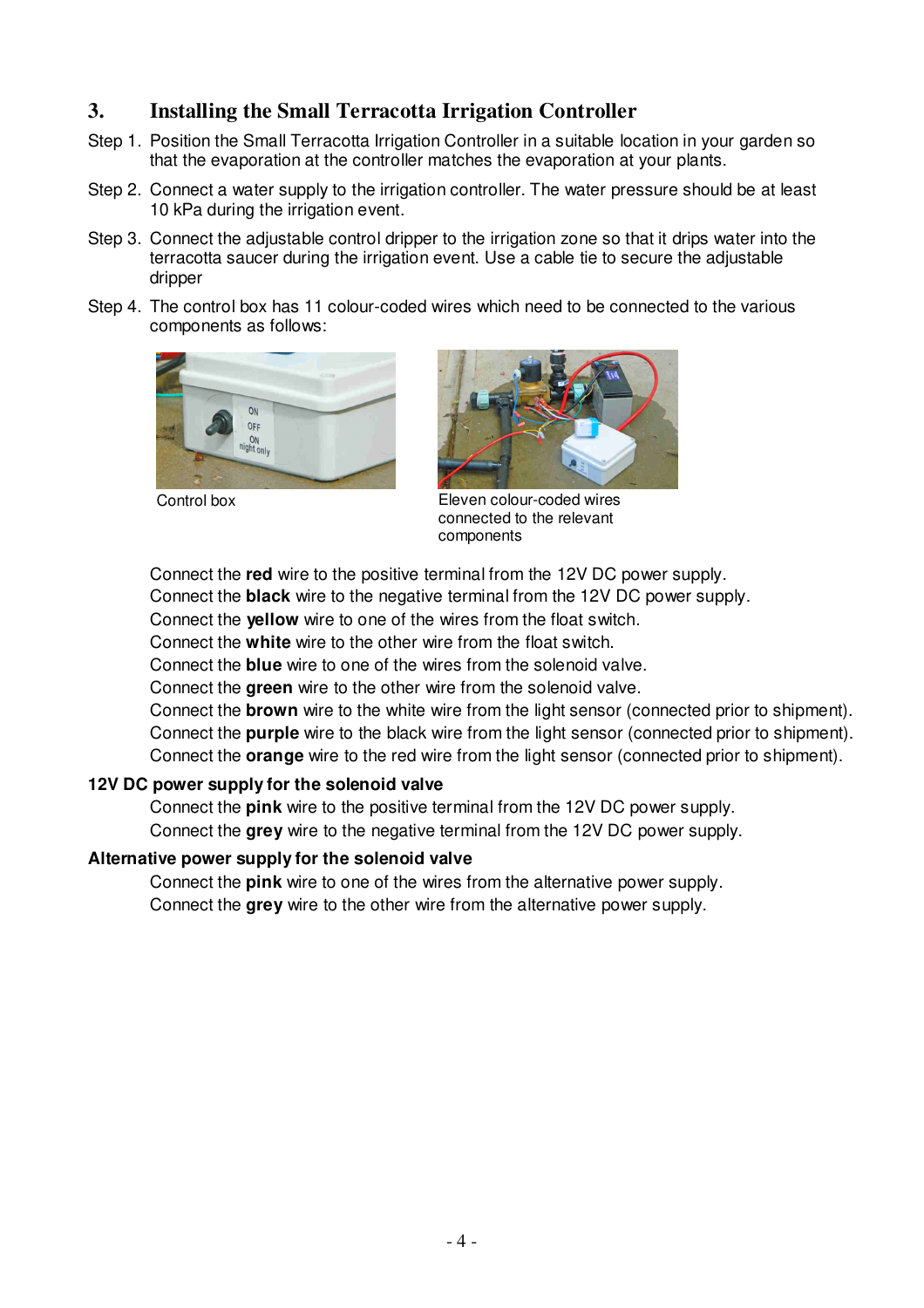## **4. Small Terracotta Irrigation Controller for latching solenoids valves**

This section is only relevant if you have purchased the version of the Small Terracotta Irrigation Controller for latching solenoid valves.

Latching solenoids require power only when they are being turned on or off, and so a small 9 volt battery is often be used (sometimes two 9 volt batteries are used). In order for the battery to also power the irrigation controller the light sensor is not provided.

#### **External connections for the control box**

The control box has 6 colour-coded wires which need to be connected to the various components as follows:

Connect the **red** wire to the positive terminal from the 12V DC power supply.

Connect the **black** wire to the negative terminal from the 12V DC power supply.

Connect the **yellow** wire to one of the wires from the float switch.

Connect the **white** wire to the other wire from the float switch.

Connect the **blue** wire to the red wire from the latching solenoid valve.

Connect the **green** wire to the black wire from the latching solenoid valve.

#### **Multiple latching solenoid valves**

If there are 2 solenoid valves, connect the second solenoid valve (valve 2) in parallel with the first solenoid valve (valve 1).

If there are more than 2 solenoid valves, you will need additional control boxes. All the control boxes should be connected to the power supply and connected in parallel to the float switch on the Small Terracotta Irrigation Controller.

- Connect solenoid valve 3 to control box 2
- Connect solenoid valve 4 in parallel with solenoid valve 3
- Connect solenoid valve 5 to control box 3
- Connect solenoid valve 6 in parallel with solenoid valve 5
- Connect solenoid valve 7 to control box 4
- Connect solenoid valve 8 in parallel with solenoid valve 7
- Connect solenoid valve 9 to control box 5
- Connect solenoid valve 10 in parallel with solenoid valve 9

Continue in this way until all the solenoid valves are connected.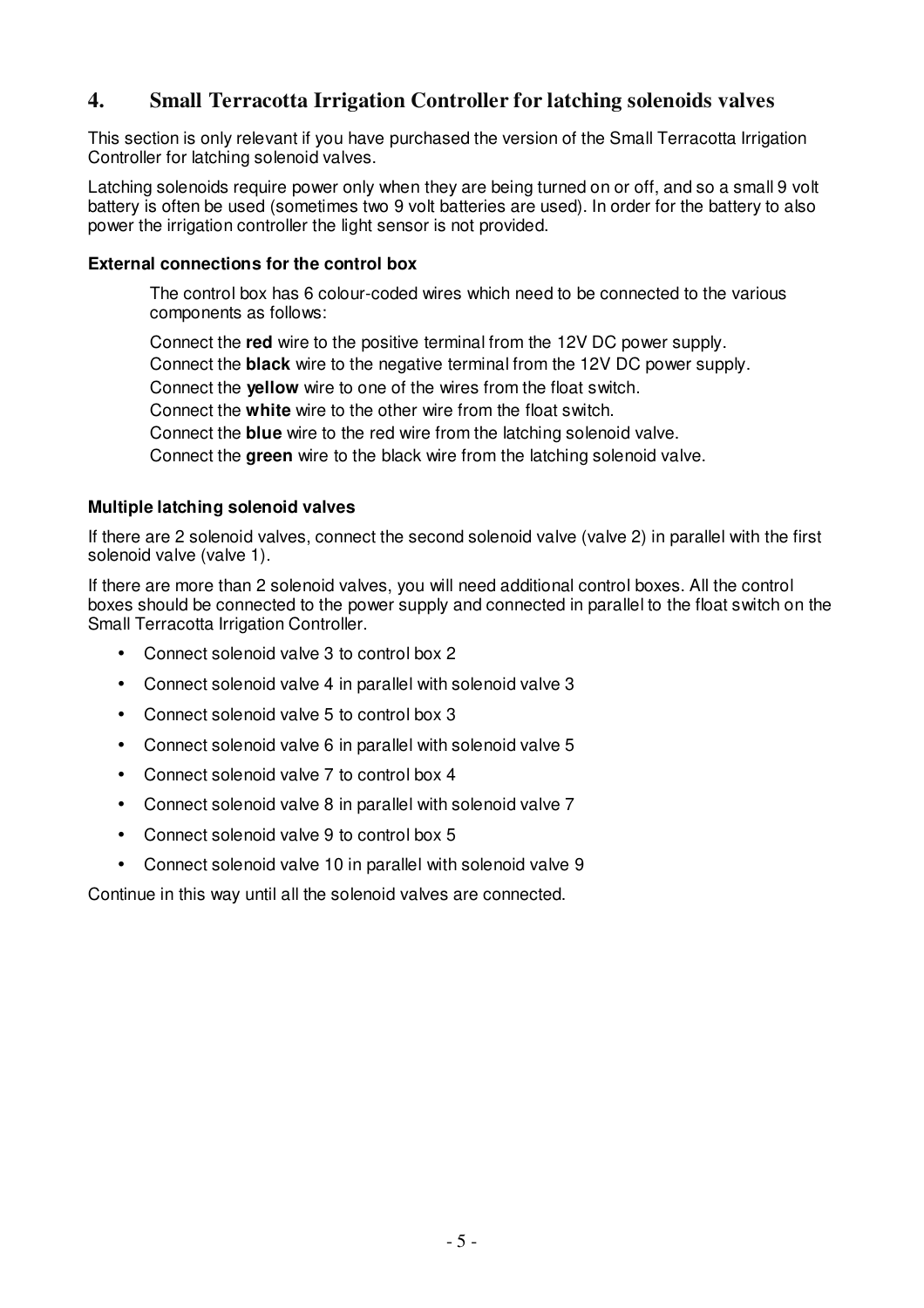## **5. Using the Small Terracotta Irrigation Controller**

The switch on the control box had 3 positions: **ON** (switch up), **OFF** (middle position), and **ON night only** (switch down).

When the switch on the control box is in the **ON** position, the irrigation starts automatically after sufficient water has evaporated from the outside of the porous terracotta pot. The irrigation stops automatically when the control dripper has replaced the evaporated water.

When the switch on the control box is in the **ON night only** position, the irrigation happens at night time only.

Provided the switch is in the ON position, you can start the irrigation manually by pressing the float down. For example, on a very hot day you may wish to irrigate in the middle of the day.

#### **How to adjust the water usage:**

If you are using drippers, position an empty measuring container under one of the drippers so that water drips into the container during the irrigation event. At the end of the irrigation event check the amount of water in the measuring container. You should also check the moisture in the soil.

If your plants are not getting enough water, turn the control dripper clockwise to reduce the flow rate of the control dripper. Reducing the flow rate of the control dripper increases the duration of the irrigation event and so your plants get more water.

If your plants are getting too much water, turn the control dripper

anticlockwise to increase the flow rate of the control dripper.



Switch in the **ON night time**  position



Position an empty measuring container under one of the drippers



Adjusting the control dripper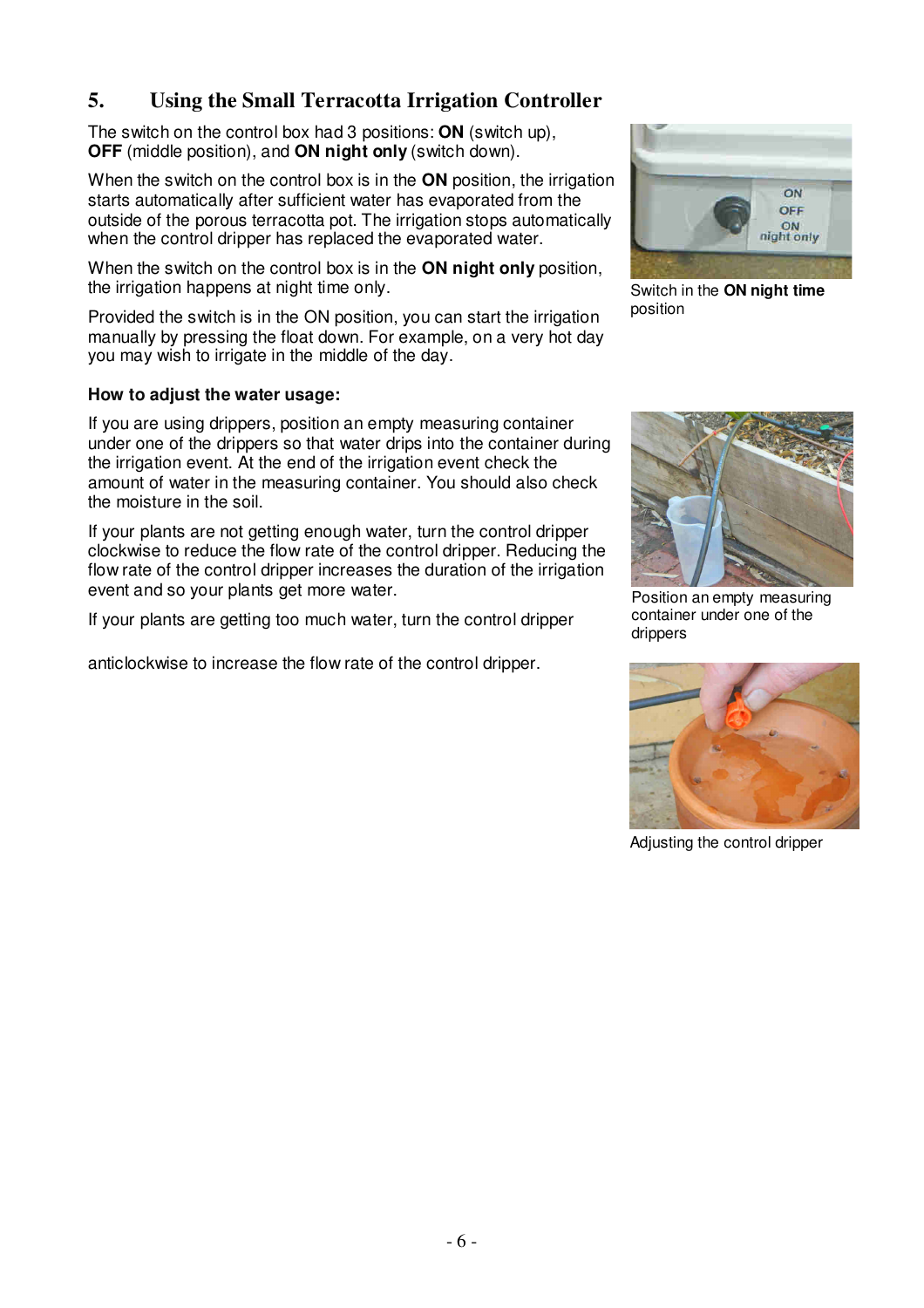## **6. When is water usage independent of pressure?**

Ideally, the amount of water used to irrigate your garden should be independent of the water supply pressure. Provided that all of the drippers are identical and at approximately the same level, the Small Terracotta Irrigation Controller can be used to ensure that the dripper discharge is independent of the water supply pressure. Conventional drip irrigation systems control the volume of water discharged by a dripper by using PC (pressure compensating) drippers to control the flow rate of the dripper and an irrigation controller to control the time. In a domestic garden with mains water supply, many zones are usually required to ensure that the pressure in each zone does not fall below the lower limit for pressure compensation. The irrigation controller is programmed so that each zone is irrigated at a different time.

Provided that identical drippers are at approximately the same level and the variations in pressure within a zone due to head loss are negligible, the volume of water discharged by each dripper during the irrigation event will be approximately the same. All the drippers may be NPC or PC. For domestic gardens, the irrigation system can usually be designed so that variations in pressure within the zone are negligible.

To ensure that approximately the same volume of water delivered by each dripper during the irrigation event **regardless of the water supply pressure**, the adjustable control dripper must be replaced by an irrigation dripper. Then the volume of water discharged by each dripper will be the same as the volume of water discharged by the control dripper during the irrigation event, namely 250 ml, regardless of the water supply pressure. For example, if the irrigation drippers are Antelco 2 L/H NPC drippers, then the control dripper must also be an Antelco 2 L/H NPC dripper.

By using the Small Terracotta Irrigation Controller in this way, many zones with PC drippers can be combined into a single zone with a single Small Terracotta Irrigation Controller, and so the cost of the irrigation system can be reduced dramatically.

This means that you can irrigate on level ground directly from a rainwater tank or elevated water supply without using a pump or a timer. The irrigation frequency and water usage (litres per week for example) are controlled by the prevailing weather conditions and are independent of the water level in the tank. The water level can rise and fall dramatically without affecting the volume of water used during the irrigation event. The Small Terracotta Irrigation Controller is a game-changer for automated irrigation on level ground from a rainwater tank or elevated water supply without using a pump or timer.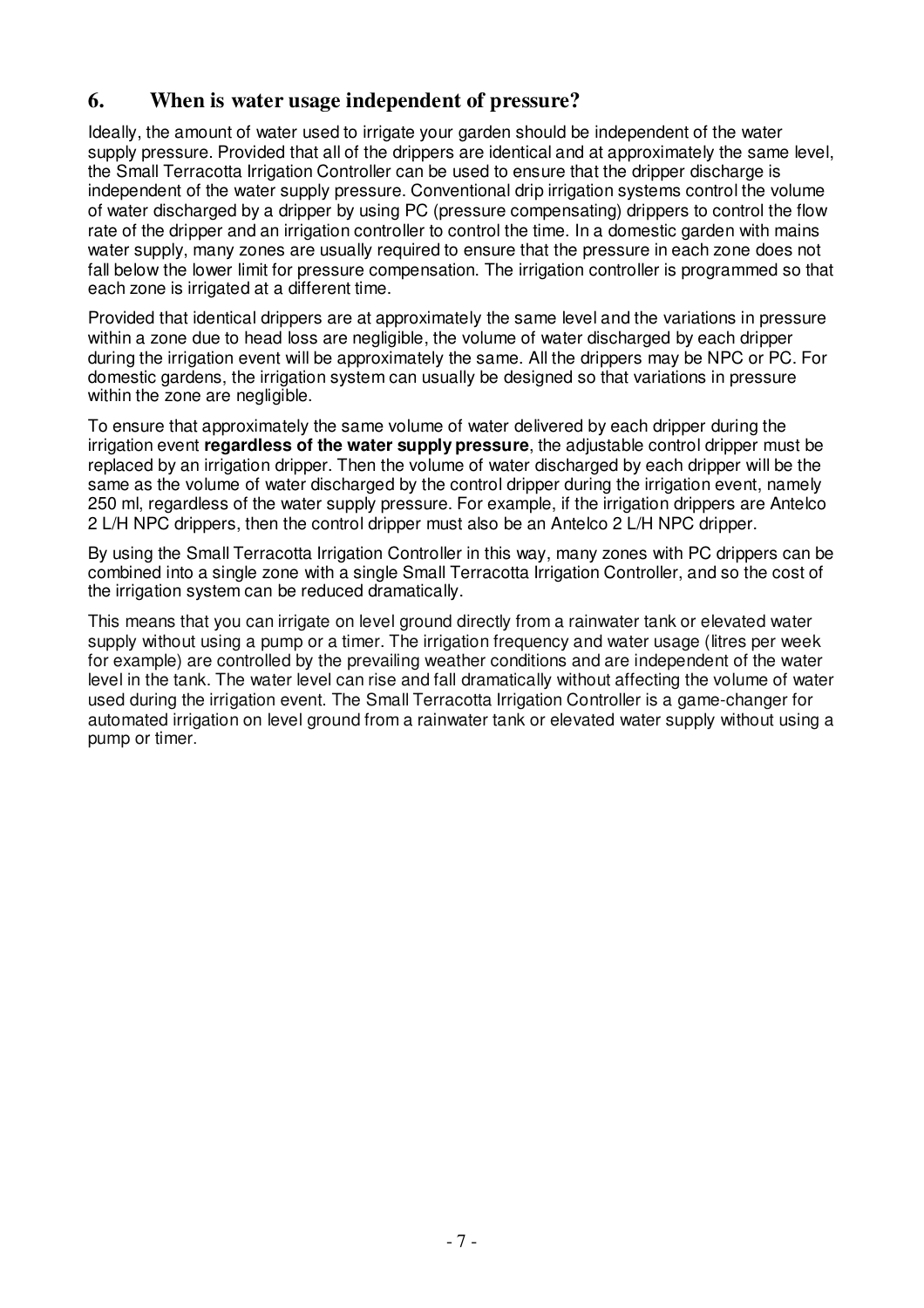# **7. NPC drippers and water usage independent of pressure**

NPC (non pressure compensating) drippers are usually available with flow rates of 2 L/H, 4 L/H and  $8$  L/H (at a pressure of 100 kPa). Suppose that a combination of these drippers is used for the irrigation drippers. Provided that the control dripper is also an NPC dripper, the following table tells you the approximate volume of water discharged by the various irrigation drippers during the irrigation event when the control dripper is 2 L/H or 4 L/H. Provided that all the drippers have the same emitter discharge exponent, the volume of water discharged by an irrigation dripper during the irrigation event remains approximately constant across a range of operational pressures.

| Control dripper | Irrigation dripper | Approximate volume of<br>water discharged by the<br>irrigation dripper during the<br>irrigation event |
|-----------------|--------------------|-------------------------------------------------------------------------------------------------------|
| 2 L/H           | 2 L/H              | 250 ml                                                                                                |
| 2 L/H           | 4 L/H              | 500 ml                                                                                                |
| 2 L/H           | 8 L/H              | 1000 ml                                                                                               |
| 4 L/H           | 2 L/H              | 125 ml                                                                                                |
| 4 L/H           | 4 L/H              | 250 ml                                                                                                |
| 4 L/H           | 8 L/H              | 500 ml                                                                                                |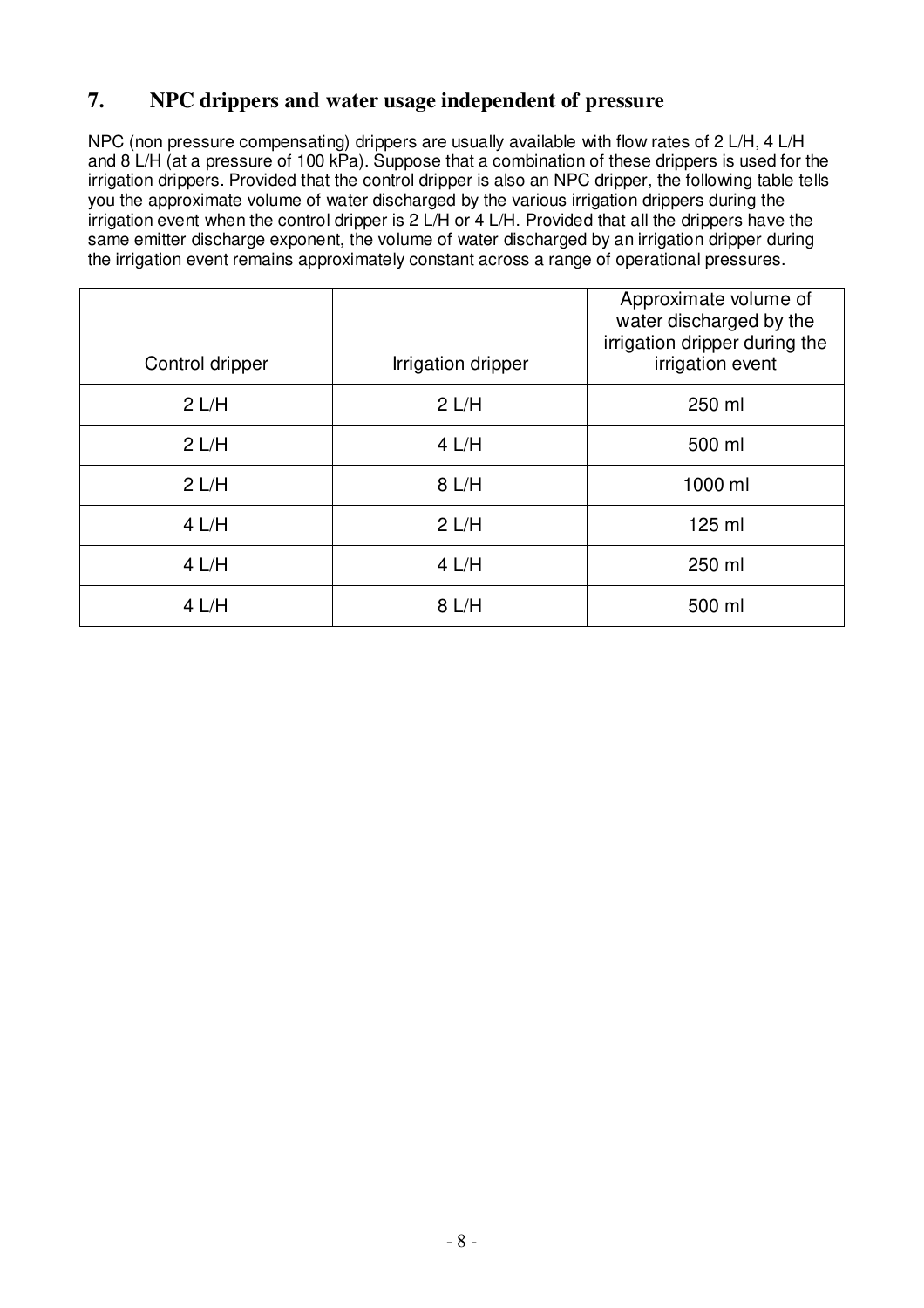# **8. How to make a fractional dripper**

To ensure that each irrigation dripper discharges the appropriate volume of water during the irrigation event (regardless of the water supply pressure) you will need to make a control dripper that delivers a fraction of the volume of water discharged by an irrigation dripper. This can be done for either PC (pressure compensating) drippers or NPC (non pressure compensating) drippers. If you are using PC drippers, then the pressure at PC drippers does not need to be within the pressure range specified by the manufacturer for pressure compensation.

The component parts of the fractional dripper are labelled in the picture below.



The component parts of the fractional dripper are labelled in the above picture

The following pictures provide step by step instructions for making the fractional dripper.



Step 1. Connect 4mm polypipe to the 4mm micro valve. Drill a 13mm hole in the 25mm end plug.



Step 2. Insert the 4mm polypipe through the hole in the end plug.



Step 3. Connect the irrigation dripper to the 4mm polypipe.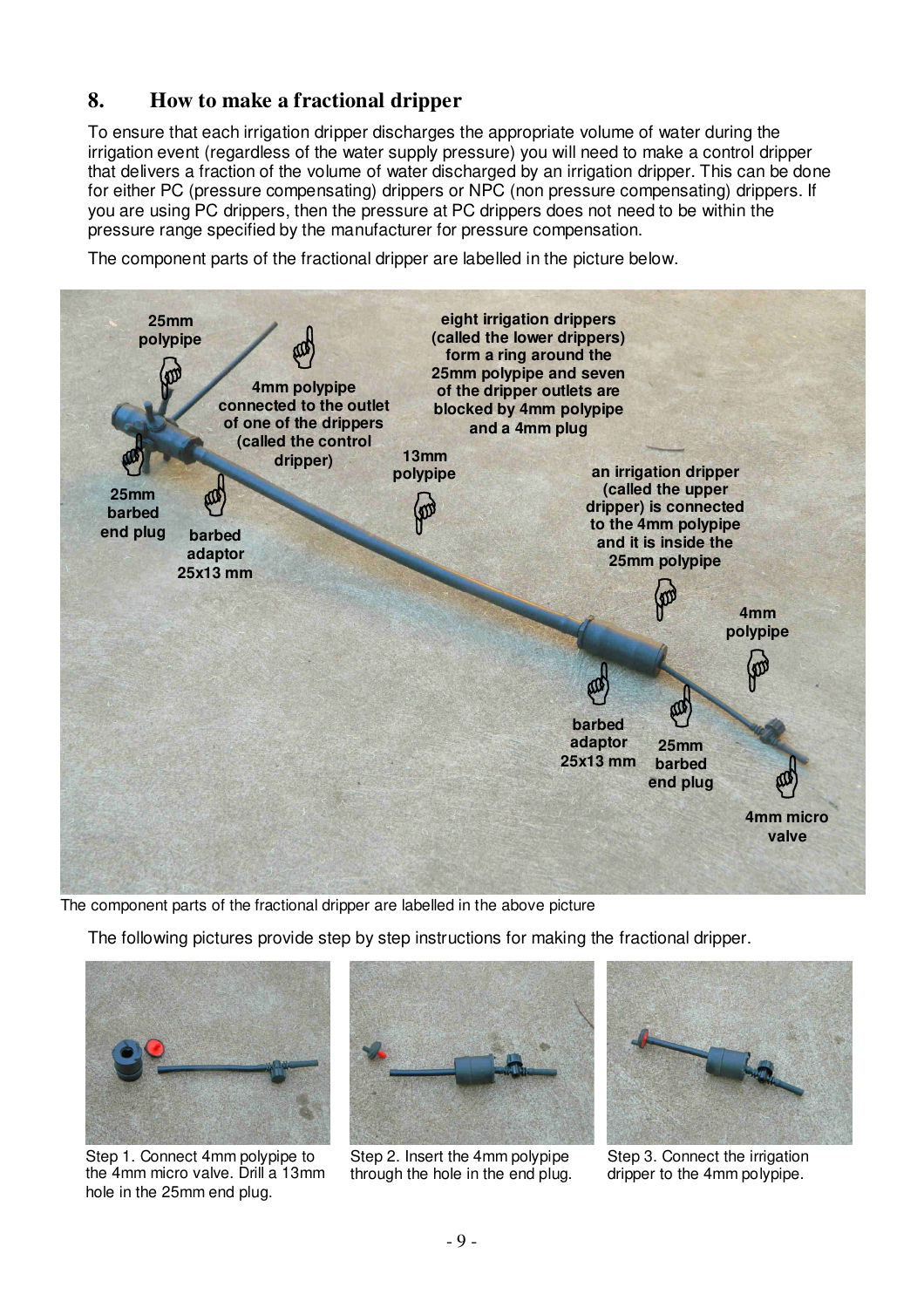

Step 4. Insert the 25mm end plug into one end of a 70mm length of 25mm polypipe. Insert a barbed adaptor into the other end of the 25mm polypipe. Insert the other end of the barbed adapter into a 500mm length of 13mm polypipe.



Step 5. Insert eight irrigation drippers in a circle around a 100mm length of 25mm polypipe so that the outlets of the drippers are at the same level.



Step 6. Insert a 25mm end plug into one end of the 100mm length of 25mm polypipe. Insert a barbed adaptor into the other end of the 25mm polypipe. Insert the other end of the barbed adaptor into the 13mm polypipe.

#### **Fractional drippers for dripline**

To make a fractional dripper for dripline you will need to cut dripline into short lengths with one dripper per length and with one end blocked.



Make the upper dripper by connecting a short length of dripline to the 4mm polypipe.



Attach eight 4mm micro valves in a circle around a 100mm length of 25mm polypipe so that they are at the same level. Make the lower drippers by attaching a short length of dripline to each micro valve.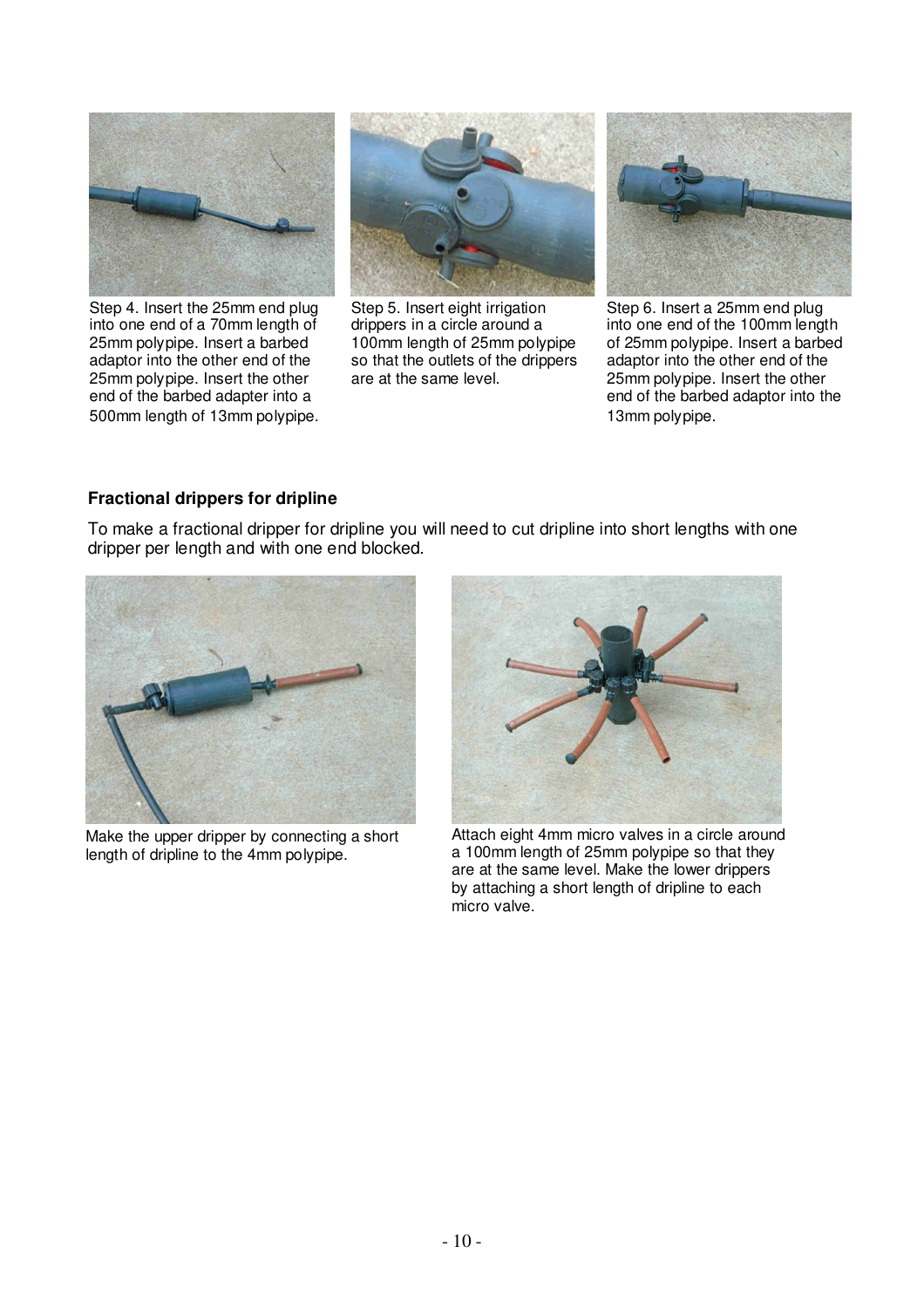## **9. How to use the fractional dripper**



Fractional dripper suspended above the terracotta pot

To install the fractional dripper, replace the adjustable control dripper by a length of 4mm polypipe connected to the fractional dripper so that the fractional dripper is suspended above the Small Terracotta Valve. A length of 4mm polypipe is connected to one of the lower drippers (called the control dripper) so that it drips water into the terracotta saucer during the irrigation event. The remaining seven lower drippers should be blocked using a short length of 4mm polypipe and a 4mm plug. The height of the upper dripper should be approximately the same as the height of the irrigation drippers, and the irrigation drippers should all be at approximately the same level



The control dripper drips water into the terracotta saucer and the remaining seven lower drippers should be blocked.

When the irrigation starts, the upper dripper fills the 13mm polypipe until water start to overflow from the 13mm hole in the 25mm barbed end plug, and the control dripper drips water into the saucer. Progressively unblock the lower drippers until water stops overflowing at the upper dripper. The unblocked drippers (excluding the control dripper) drip water outside the terracotta saucer. As the number of unblocked drippers increases, the flow rate of the control dripper decreases.



Water overflowing from the 13mm hole at the upper dripper



Progressively unblock the lower drippers until water stops overflowing at the upper dripper.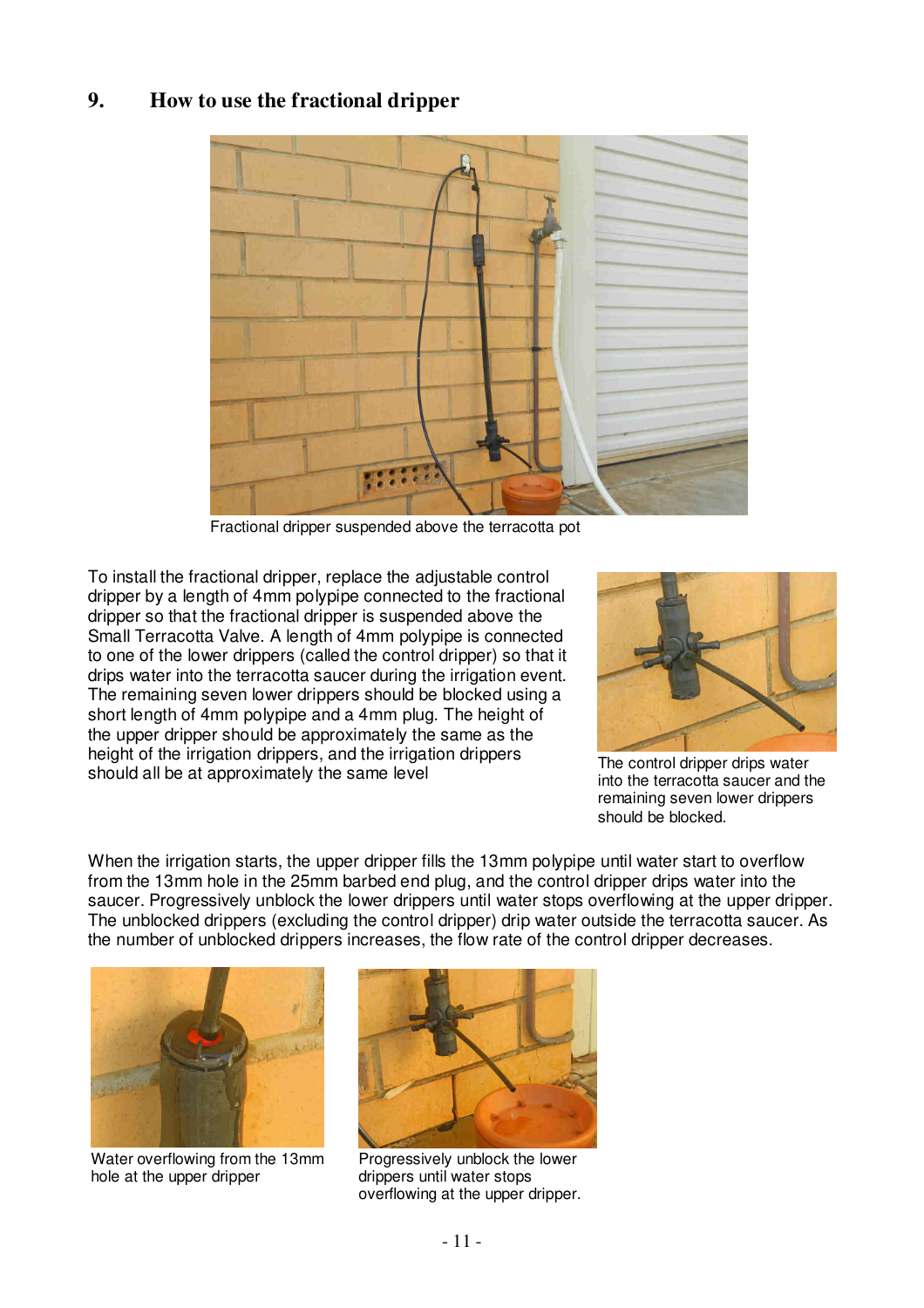Adjust the fractional dripper by unblocking lower drippers until the irrigation delivers the appropriate amount of water during the irrigation event to your plants at their current stage of growth.



Adjust the fractional dripper by unblocking lower drippers until the irrigation delivers the appropriate amount of water to your plants.

When the water supply pressure is low (gravity feed for example), the difference in level between the upper dripper and the irrigation drippers may mean the difference in flow rate becomes significant. You may be able to adjust the length of the 13mm polypipe so that the upper dripper is at the same level as the irrigation drippers.

When you use the fractional dripper you must always ensure that water is not overflowing at the upper dripper. However, you may be able to stop the water overflowing by increasing the length of the 13mm polypipe.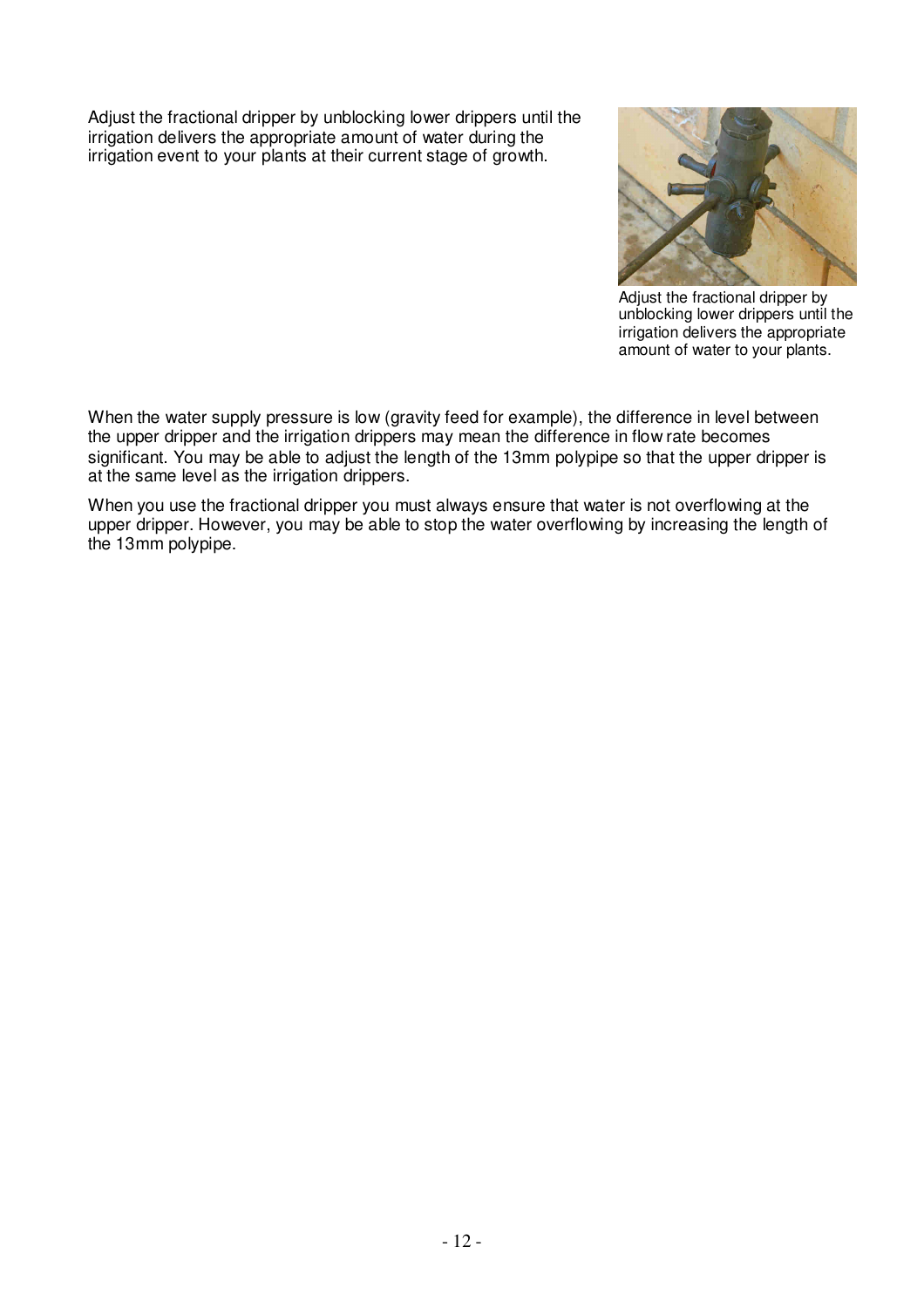The following table shows the volume of water discharged by each irrigation dripper during the irrigation event as the number of unblocked drippers increases. The volume of water discharged by each irrigation dripper during the irrigation event is independent of the water supply pressure.

| Number of unblocked drippers | Fractional dripper fraction | Volume of water discharged by<br>each irrigation dripper during<br>the irrigation event |
|------------------------------|-----------------------------|-----------------------------------------------------------------------------------------|
| 1                            |                             | 250 ml                                                                                  |
| $\overline{c}$               | 1/2                         | 500 ml                                                                                  |
| 3                            | 1/3                         | 750 ml                                                                                  |
| 4                            | 1/4                         | 1000 ml                                                                                 |
| 5                            | 1/5                         | 1250 ml                                                                                 |
| 6                            | 1/6                         | 1500 ml                                                                                 |
| 7                            | 1/7                         | 1750 ml                                                                                 |
| 8                            | 1/8                         | 2000 ml                                                                                 |

Additional options can be obtained by using more than one lower dripper as the control dripper. For example, the following table shows that volume of water discharged by each irrigation dripper during the irrigation event when 2 lower drippers are used as the control dripper

| Number of unblocked drippers | Fractional dripper fraction | Volume of water discharged by<br>each irrigation dripper during<br>the irrigation event |
|------------------------------|-----------------------------|-----------------------------------------------------------------------------------------|
| $\mathbf{2}$                 |                             | 250 ml                                                                                  |
| 3                            | 2/3                         | 375 ml                                                                                  |
| 4                            | 1/2                         | 500 ml                                                                                  |
| 5                            | 2/5                         | 625 ml                                                                                  |
| 6                            | 1/3                         | 750 ml                                                                                  |
| 7                            | 2/7                         | 875 ml                                                                                  |
| 8                            | 1/4                         | 1000 ml                                                                                 |